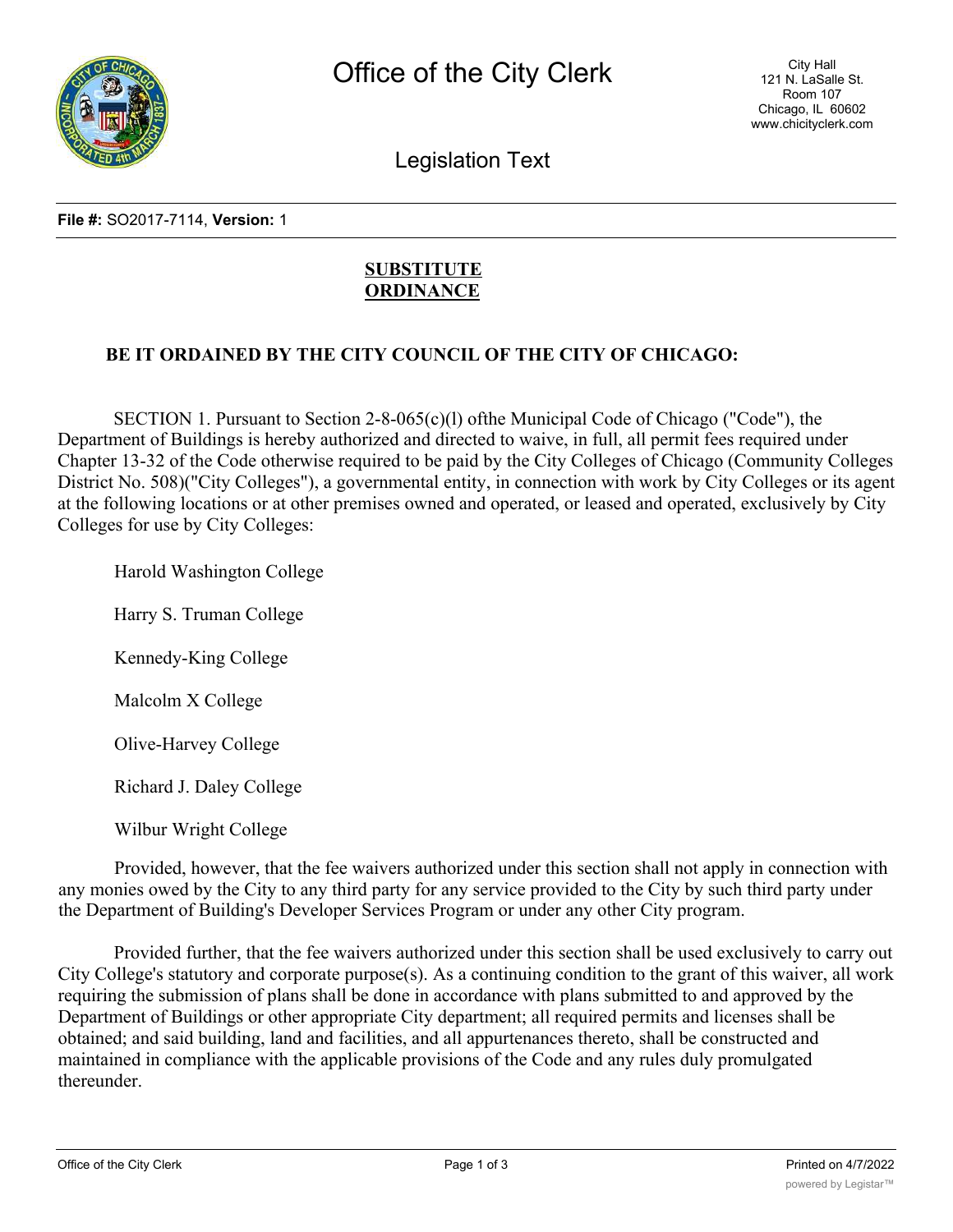1

SECTION 2. City Colleges shall submit to the Office of Budget and Management ("OBM"), on a quarterly basis, a written report summarizing the number and type of fee waivers granted to City Colleges under Section 1 of this ordinance, and the amount of each fee so waived. Such written report shall be submitted in a manner and form acceptable to OBM.

SECTION 3. This ordinance shall take full force and effect upon its passage and approval; shall be retroactive until January 1, 2017^and shall be in force until June 1, 2019